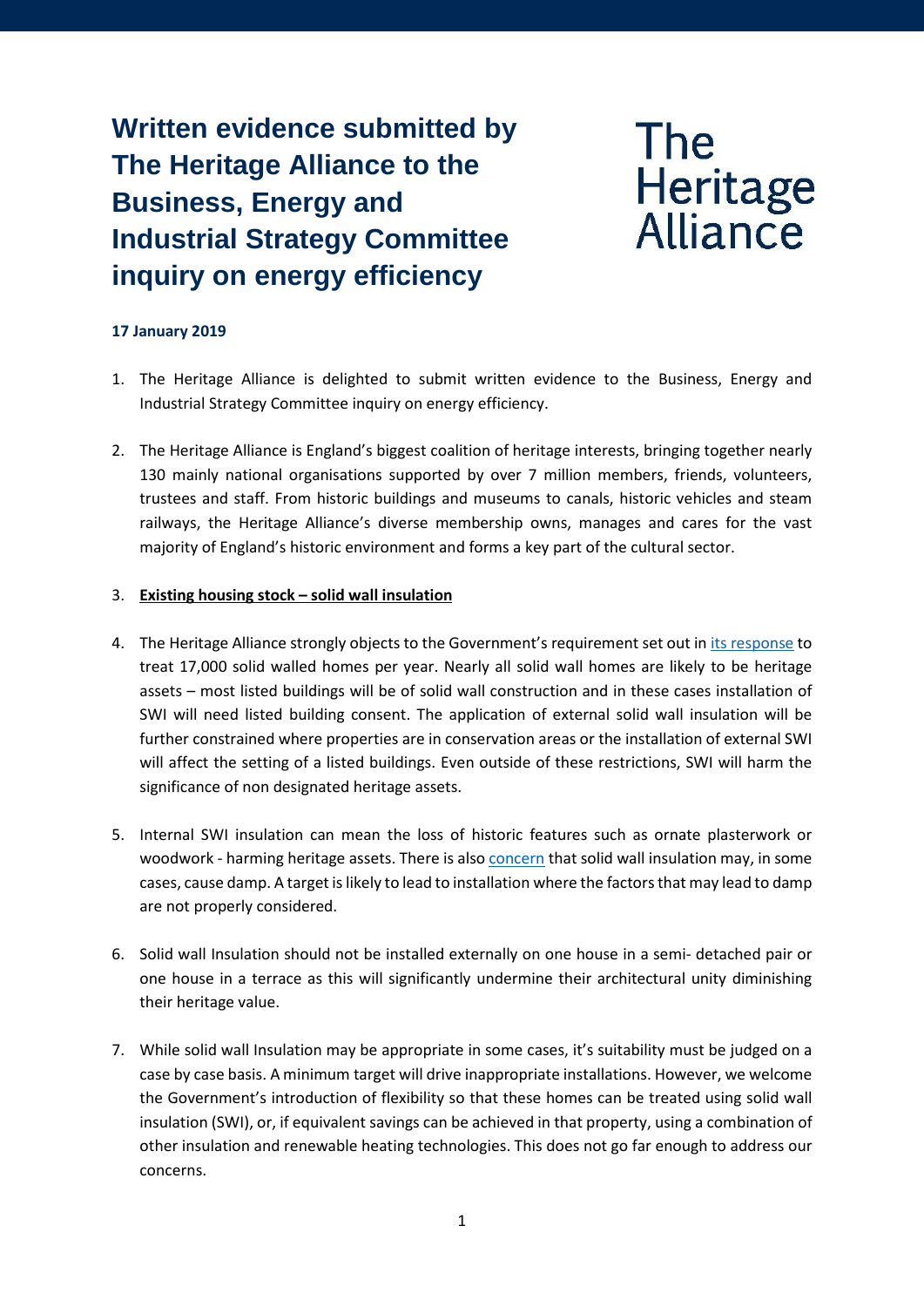8. For the majority of solid wall properties, a combination of other measures such as improved insulation, draft proofing, secondary glazing and improving the energy efficacy of boilers rather than SWI could be more appropriate and cost-effective to install whilst achieving the same level of bill savings. If all such measures have already been taken a discount could be given to those in fuel poverty. This would mean that the amenity of heritage assets which benefit the whole community would not be harmed.

## 9. **Existing housing stock – Energy Performance Certificates (EPCs)**

- 10. THA members in the Heritage Sector have long been concerned about the calculated performances of traditional buildings, which has meant that they are regarded as poorly performing and in need of drastic measure to improve their performance. This has the double whammy effect of harming their 'special architectural or historic interest' and often having unintended consequences which harm the long term health of the building and its occupants.
- 11. EPCs need improving and their scope clarifying. The performance of building components can exceed that predicted by the software on which EPCs are based - as the Society for the Protection of Ancient Buildings' (SPAB's) research into the U-values of solid walls has clearly demonstrated as can be shown in thei[r research findings.](https://www.spab.org.uk/advice/research/findings)
- 12. EPCs should provide greater accuracy than at present and further research is required. Renaming should also be considered to make it clear that they are not a measure of energy performance but an estimation of energy costs.
- 13. EPCs are not despite their name a substitute for an energy audit and should be part of a wider sustainability assessment that considers moisture risk, ventilation and heritage significance (NPPF term) in addition to just a building's energy performance. We need to deliver a sustainable built environment - not only a low carbon one.
- 14. Additional training is needed for the EPC assessors. Highly damaging recommendations are often made in EPCs that fail to appreciate the fundamental differences in construction and performance between 'traditional' and 'modern' buildings (pre- and post-c1919 buildings respectively). This is jeopardising the health of occupants as well as the fabric of old buildings.
- 15. The confusion regarding EPCs and listed buildings should be resolved. The Private Rented Sector (PRS) Guidance 2017 states that an EPC is not required where the landlord (or seller, if relevant) can demonstrate that compliance with minimum energy efficiency requirements would unacceptably alter a listed building's character or appearance. The problem is, though, that this cannot be ascertained by an owner unless they know what the recommended improvement measures are, i.e. unless an EPC is commissioned.